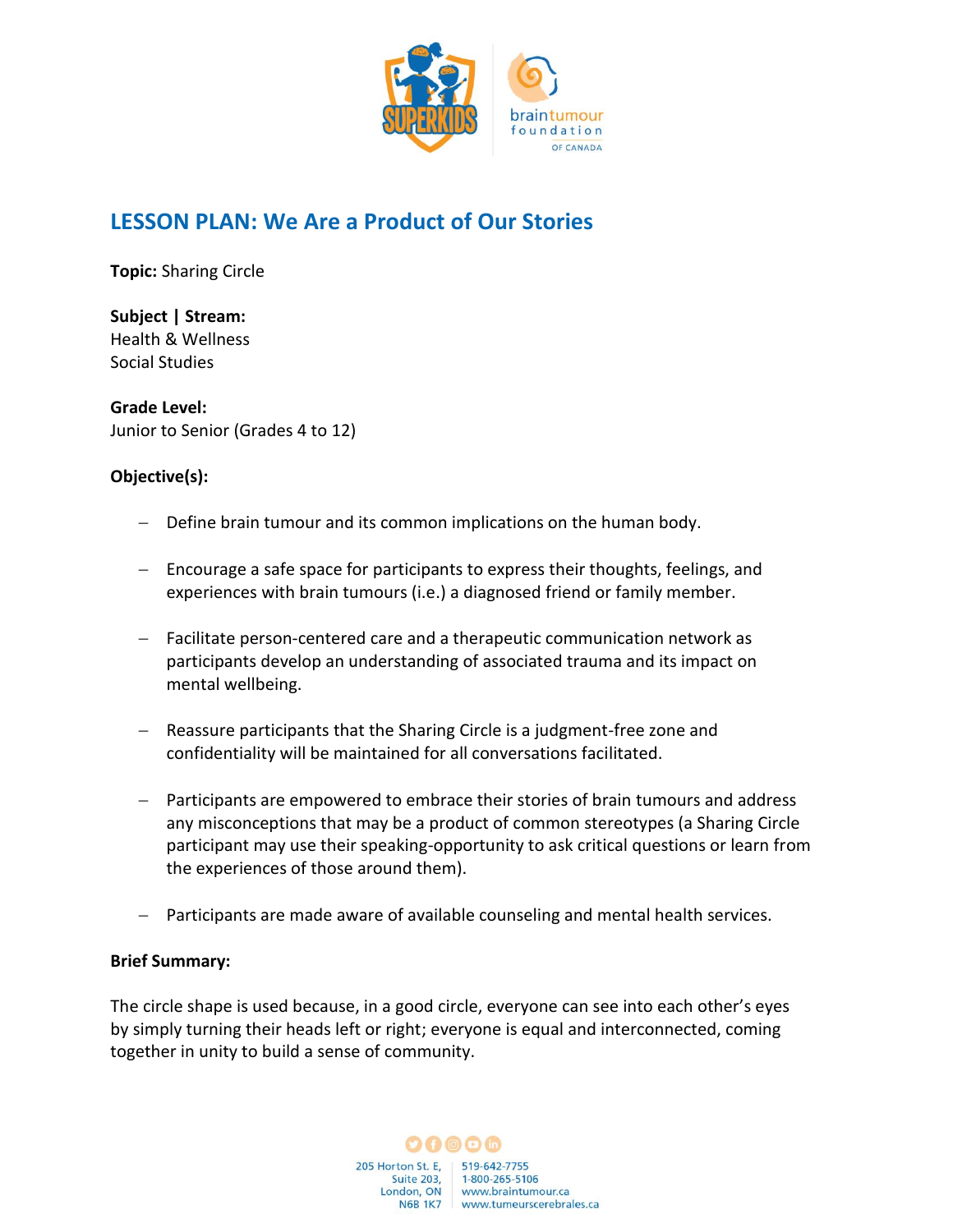

A circle has neither a starting nor an endpoint. The telling of stories in a Sharing Circle allows members to learn about similarities and differences among each other that may have previously been unknown.

The Sharing Circle gives members the opportunity to speak their minds and hearts without fearing judgment or inferiority.

#### **Parameters for a Sharing Circle**

- − Only one member of the group is permitted to speak at any given time (this is the member that is in possession of the talking stick or inanimate object that designates their chance to speak).
- − If another member of the group wishes to reply or has an opinion on what was said, they must wait until the talking stick returns to them.
	- o No across-the-circle talking.
- − If participants disagree with anything that is said, they must respond with "I respectfully disagree."
- − When a participant is finished voicing their ideas, they must pass the stick to the next person in the circle.
- − If a participant experiences difficulty with speaking publicly to the circle, they are encouraged to look at the talking stick as they speak.

*\*If the facilitator requires the floor for a purpose, they will receive the stick to talk, clarify, stop, or interrupt a conversation to share a teachable moment.*

#### **Resources | Materials Required per Pair:**

- − Talking stick (or any inanimate object that designates an individual as having the right to speak such that all others listen attentively and with respect).
- − Tissue box (this activity can be emotionally-provoking for some participants).
- − Enough space for participants to sit or stand in a circle formation.

#### **Activity Instructions:**

Step 1: Participants must sit on chairs, or on the floor, in a circle formation.

− In a good circle, all members have the opportunity to see into each other's eyes by

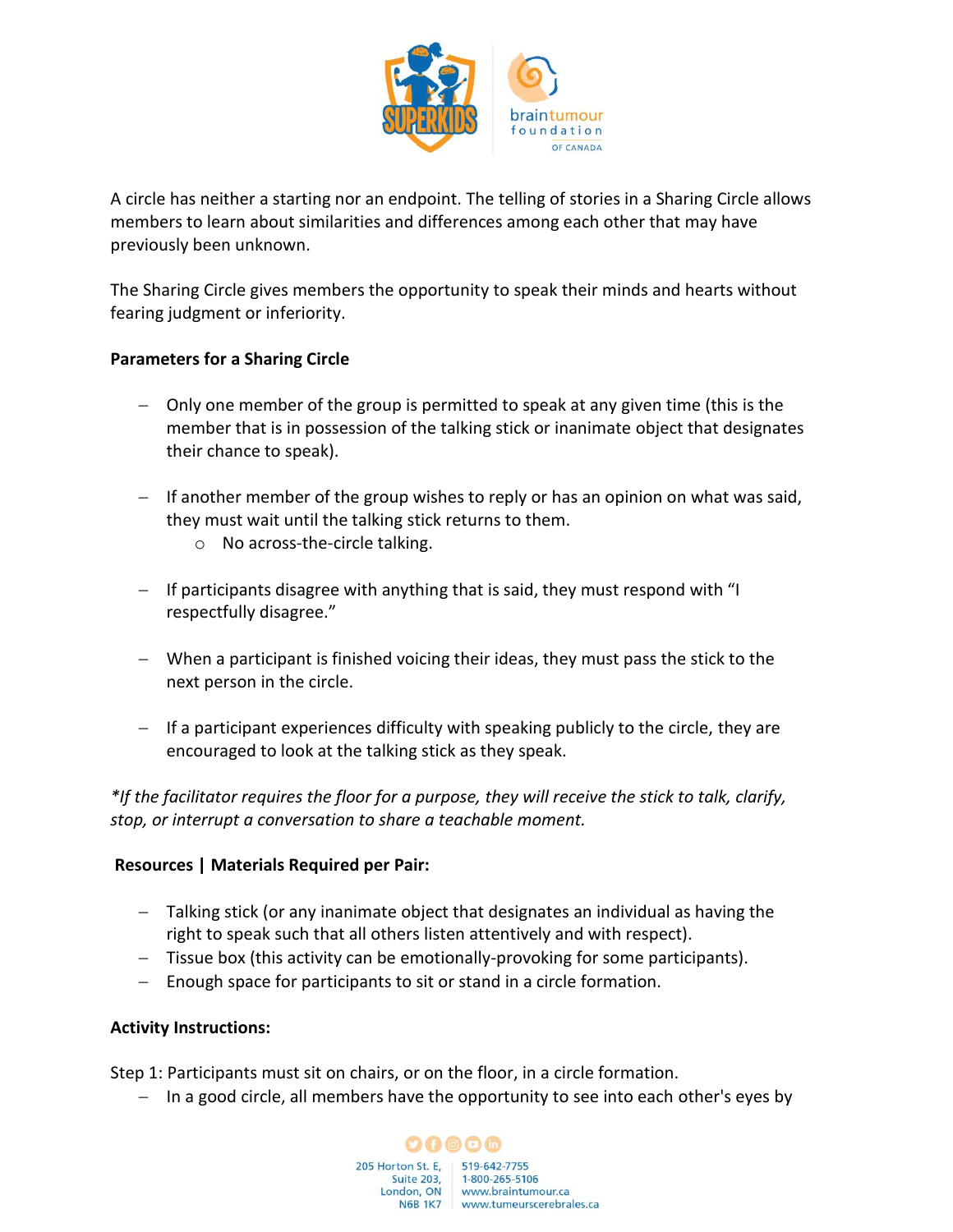

## simply turning their heads to the left or right.

Step 2: Introduce yourself as the Facilitator and declare a statement of trust. *This activity is intended for participants to say what is in their hearts and minds. Who you see here, what you hear here, when you leave here, let it stay here.*

Step 3: The Facilitator must stress the importance that a circle formation has in encouraging unity and interconnectedness; it is a judgment-free community where meaningful storytelling is encouraged.

Step 4: Demonstrate that the talking stick (or inanimate object) will be passed around the circle to indicate who is permitted to speak at that given moment.

− Participants are only permitted to speak when holding the talking stick, otherwise, they must attentively listen to others.

Step 5: Participants are encouraged to share their thoughts and feelings on the topic of brain tumours, alongside stories of affected friends and / or family, bottled-up emotions, and unanswered questions about diagnoses - the Sharing Circle is not intended to provide counseling, but rather, a safe space for storytelling and self-reflection.

Step 6: The Facilitator must address available counseling and mental health services to participants at the end of the activity (anonymity must be maintained).

**\*Note:** *All participants are permitted to pass' but are encouraged to share their stories.*

**\*Note:** *Take note of any participants that may live with anxiety, depression, or mental health conditions - These participants are welcome to take part in the circle with their class, however, they should be made aware that it is a safe space and they may choose to opt-out of the activity at any given moment.* 

#### **Key Points for Participants:**

Take responsibility for yourself.

- − Only you have the power to take control of your emotions; using *I* statements indicates ownership of feelings, perceptions, desires, etc.
- − The Sharing Circle is an opportunity to practice self-reflection and care by speaking your truth, feeling seen and heard, and expressing who you really are.